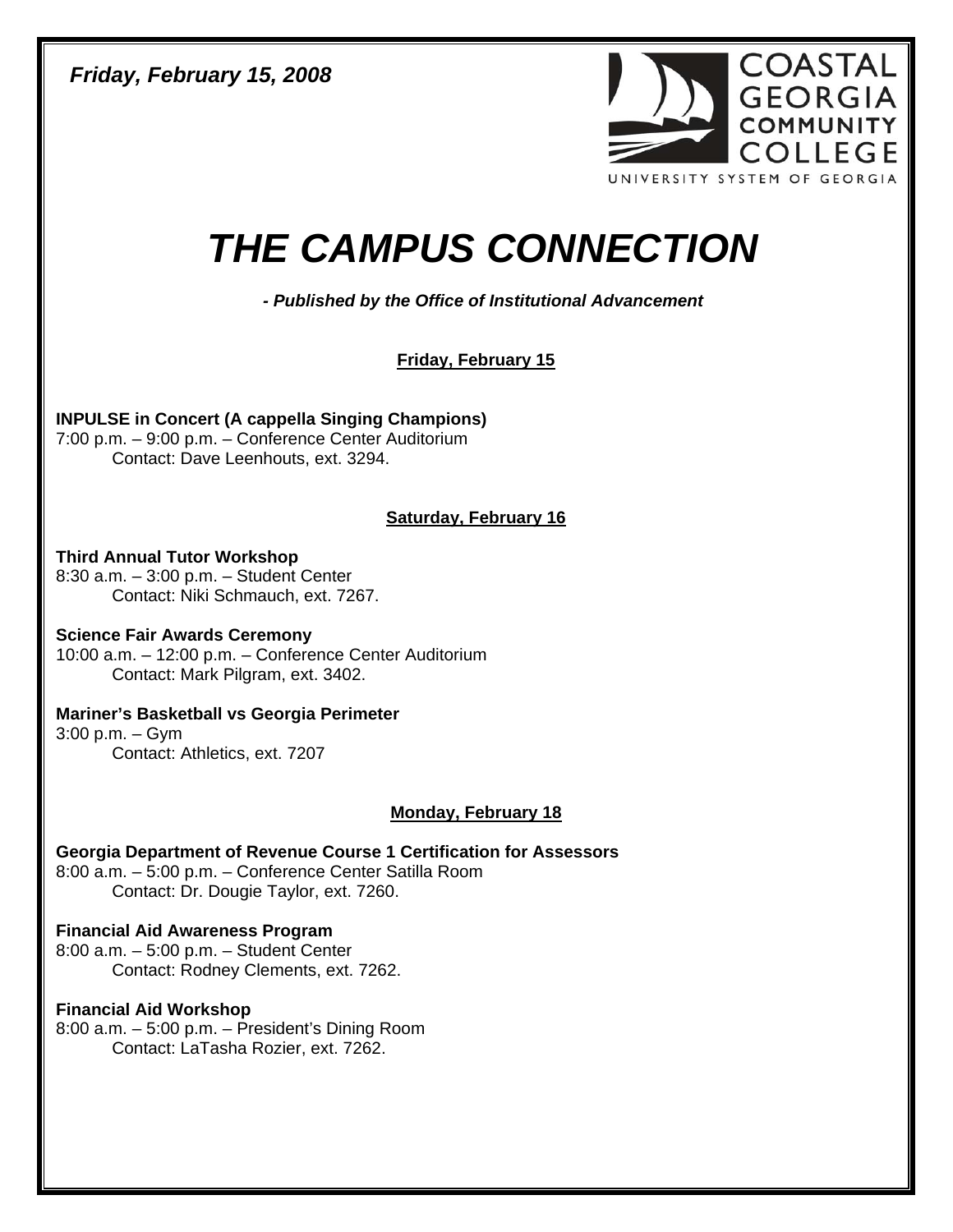# **Tuesday, February 19**

# **Georgia Department of Revenue Course 1 Certification for Assessors**  8:00 a.m. – 5:00 p.m. – Conference Center Satilla Room Contact: Dr. Dougie Taylor, ext. 7260. **Financial Aid Workshop**  8:30 a.m. – 5:30 p.m. – President's Dining Room Contact: LaTasha Rozier, ext. 7262. **Financial Aid Awareness Program**  8:00 a.m. – 5:00 p.m. – Student Center Contact: Rodney Clements, ext. 7262. I**nternational Association Meeting**  12:15 p.m. – 1:15 p.m. – Science Lecture Room Contact: Tyler Bagwell, ext. 3099. **Wednesday, February 20 Georgia Department of Revenue Course 1 Certification for Assessors**  8:00 a.m. – 5:00 p.m. – Conference Center Satilla Room Contact: Dr. Dougie Taylor, ext. 7260. **Black Violin in Concert**  12:00 p.m. – 1:30 p.m. – Conference Center Auditorium Contact: Dave Leenhouts, ext. 3294. **Thursday, February 21 Georgia Department of Revenue Course 1 Certification for Assessors**  8:00 a.m. – 5:00 p.m. – Conference Center Satilla Room Contact: Dr. Dougie Taylor, ext. 7260. **Institute of Continuing Legal Education Satellite Broadcast**  9:00 a.m. – 4:30 p.m. – Conference Center Altamaha Room Contact: Dr. Dougie Taylor, ext. 7260. **Advisor of the Year Luncheon**  12:30 p.m. – 2:00 p.m. – Student Center

Contact: Andrea Wallace, ext. 6891.

# **Lady Mariner's Softball vs. Lake City**

2:00 p.m. & 4:00 p.m. – Softball Field Contact: Athletics, ext. 7207.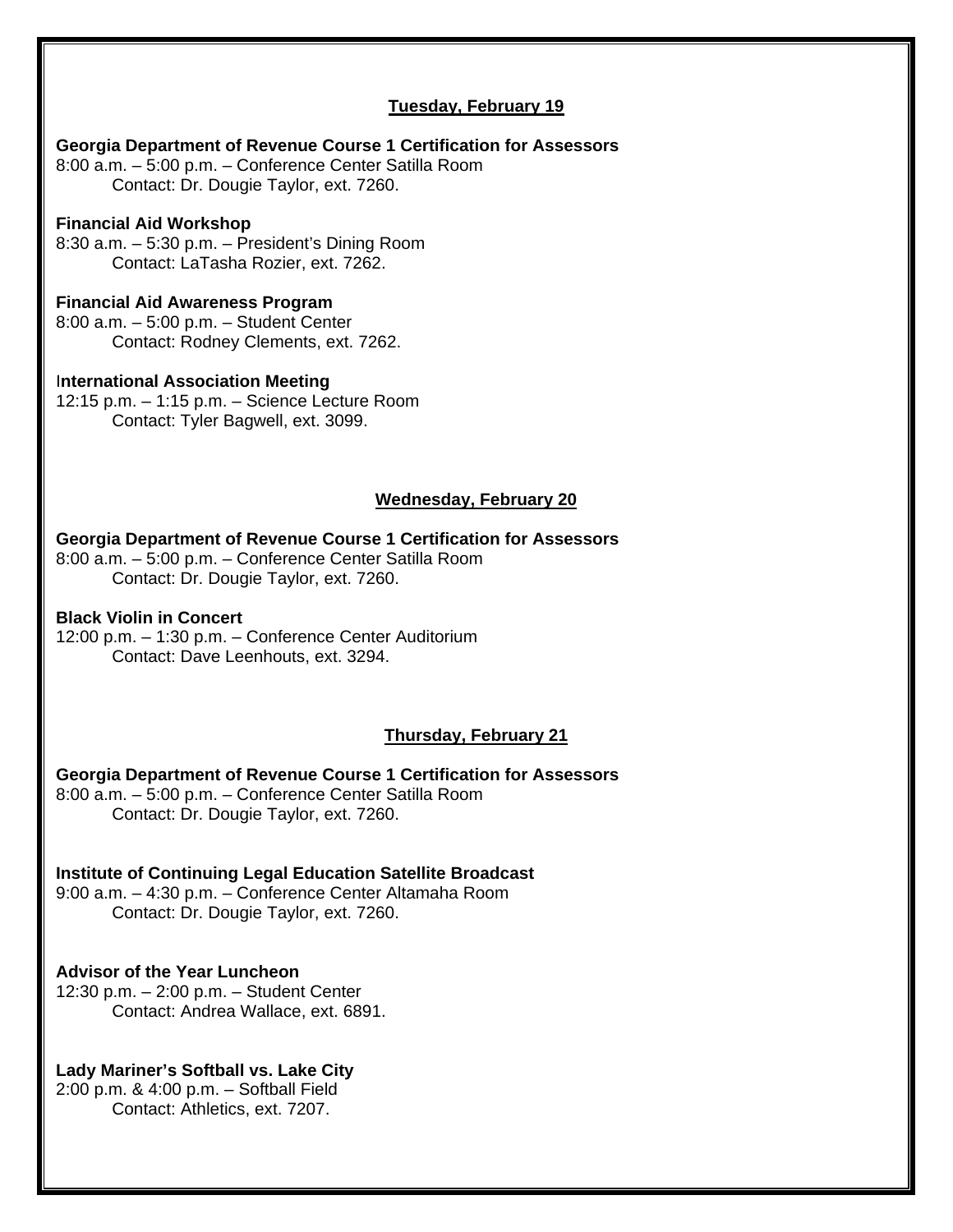## **Friday, February 22**

#### **Georgia Department of Revenue Course 1 Certification of Assessors**

8:00 a.m. – 12:00 p.m. – Conference Center Satilla Room Contact: Dr. Dougie Taylor, ext. 7260.

#### **Probe Fair**

10:00 a.m. – 12:00 p.m. – Student Center Contact: Floyd Phoenix, ext. 3295.

#### **Rehearsal for Choir Lead by Students**

6:00 p.m. – 8:00 p.m. – Student Center Contact: Dave Leenhouts, ext. 3294.

#### **Saturday, February 23**

### **Minority Outreach Saturday Academy**

9:00 a.m. – 1:00 p.m.- Student Center Contact: Floyd Phoenix, ext. 3295.

#### **CGCC Mariners Basketball vs Georgia Perimeter**

3:00 p.m. – Gym Contact: Athletics ext. 7207.

#### **Tuesday, February 26**

**Coastal Scholars** 

12:15 p.m. – 1:15 p.m. – Science Lecture Room Contact: Tony Wedge, ext. 7354.

#### **Lady Mariner's Softball vs Mercyhurst College**

4:00 p.m. – Softball Field Contact: Athletics, ext. 7207.

**Wednesday, February 27**

#### **Black History Event**

11:00 p.m. – 2:00 p.m. – Student Center Contact: Eugene Williams, ext. 6886

**Friday, February 29**

# **Lady Mariner's Softball vs Middle Georgia**  1:00 p.m. & 3:00 p.m.- Softball Field

Contact: Athletics, ext. 7207.